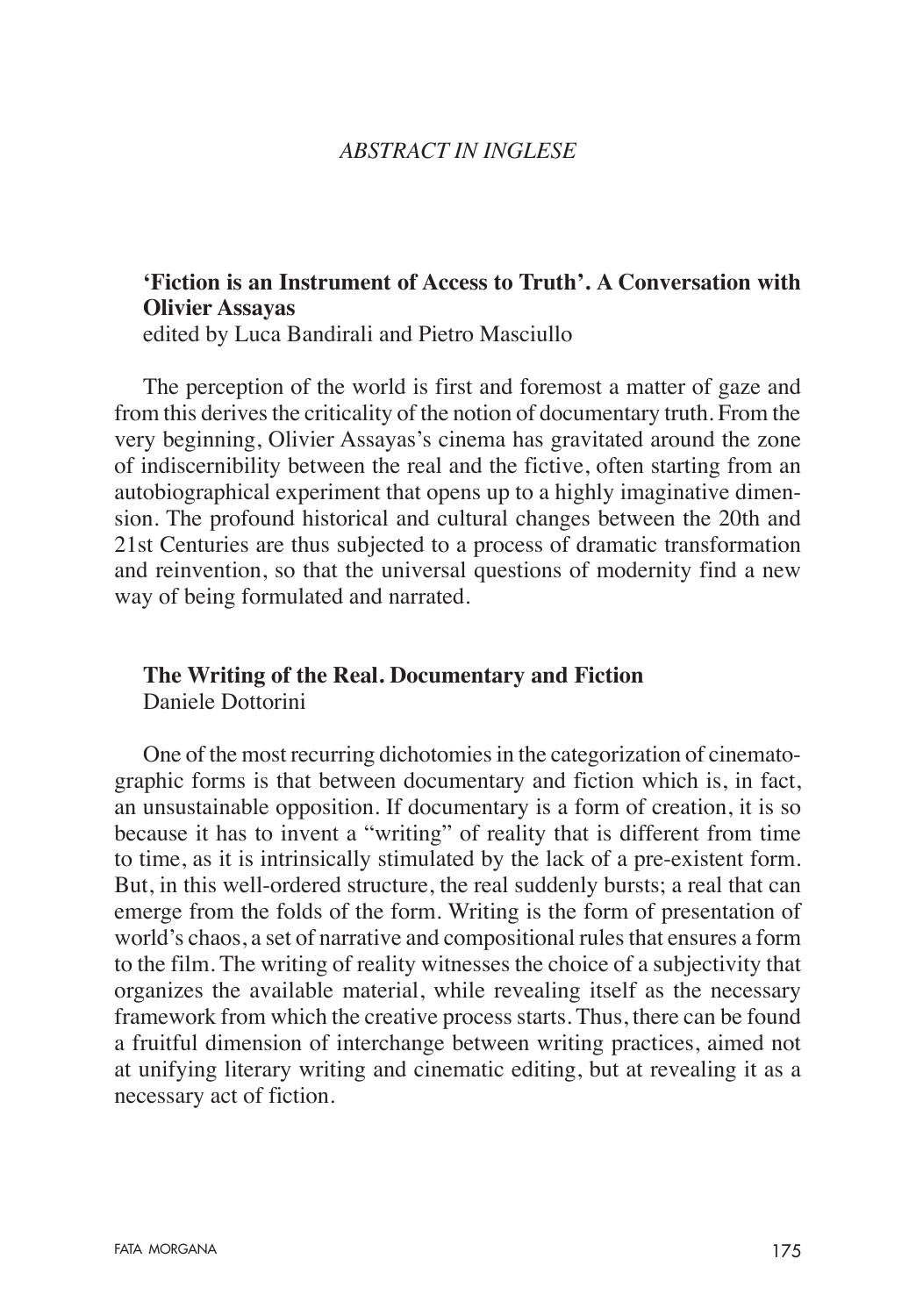## **'Comment vis tu?'. On the Forms and Fictions of Time-Cinema** Carmelo Marabello

What happens to the bodies in front of the camera, in front of the filmed life, during the life of the film, the life-form of a film like *Chronicle of a Summer*? Facing the opacity of the real, Rouch and Morin discovered an unprecedented capacity of the cinematographic language that allowed them to depict such ambiguity, soliciting it as a formal and visual project, out of the binary logic of classical editing. Filming and thinking, for both of them, means giving rise to the events, provoking some possible states of truth in relationships: producing life in order to reproduce it, in the conviviality of the word, in the hinted form of a testimony.

### **'Gazing through Lens of Cinema'. The Dissemblance in Painting** Alessandro Rossi

"*Kinematographisch scheinwerfen*", or gazing through lens of cinema, is an expression used by Aby Warburg in the famous conference of 1912 on the frescoes of Palazzo Schifanoia in Ferrara held during the  $10<sup>th</sup>$  International Congress of Art History at the Accademia dei Lincei in Rome. After contextualizing the expression and deepening its possible theoretical scope within the Warburgian method, the essay applies this mode of "gazing cinematically" to a pair of mythological-literary canvases painted by Paolo De Matteis, most likely commissioned by the English philosopher Lord Shaftesbury around 1712, and a fresco painted by Ercole Procaccini the Younger between 1652 and 1674, commissioned by the magistrate Bartolomeo III Arese for his palazzo in Cesano Maderno. A semiotic-iconographic interpretation of these paintings reveals their programmatically *fictional* character, centred on sophisticated flashbacks and flash forwards symbolically placed under a theatrical mask displayed by a winged putto hovering over the scene in the first example, and by similar pictorial devices in the second. The theme of "fiction" is thus developed from the point of view of pictorial *simulation* and the beholder's *experience*, comparing ways of seeing and thinking about images, both in motion (film) and still (painting).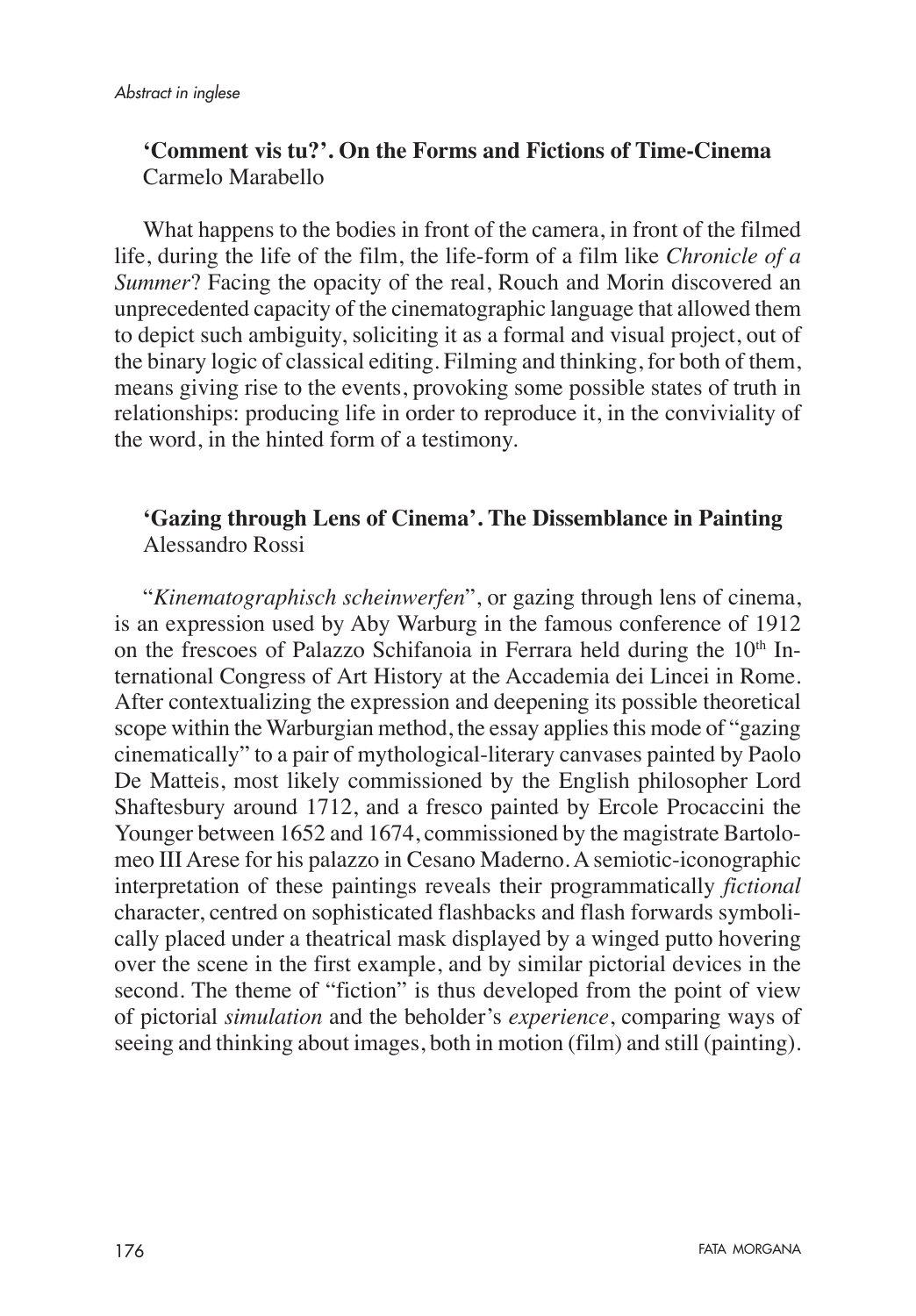#### **Costume in Cinema, Fiction of a Fiction** Sara Martin

Starting from the Latin etymology of *fiction* (model, give shape to materials) the essay offers a reflection on the role of clothing inside and outside the filmic universe.

Why does man not show his natural body, not clothed, to reveal himself to his own fellow man? Perhaps because he discovered that modeling a dress on oneself opens up a space for transmissible simulation in the collective memory. The dress is a kind of primordial media. To ask ourselves what it means to wear – to have to wear – clothes means to ask ourselves about what and how we communicate ourselves and what and how the fictional characters we observe on the screen communicate.

### **Deceptive Gaze. Subversion, Rupture and Destitution in Michael Haneke**

Vincenzo Altobelli

Layered and complex, Michael Haneke's cinema images swing between form and meaning, visible and hidden, imposed questions and denied solutions. Through an expressly mediological prospective and some moments of the director's filmography, the purpose of this essay is to examine the codes of realism, the practice of dispersion of reality in fiction, the destitution work of image and the language through which the hanekian filmic text makes explicit its own deceptive nature.

#### **Purpose and Ways of Repetition in the Sixties by Jacques Demy** Luca Venzi

When trying to define the notion of fiction in theoretical terms, with regard to analogue cinema, it is difficult not to refer to the dual nature of the cinematographic image, which Bazin, in his great reflection on the relationship between reality and image, framed in all its density. In the case of Jacques Demy, whose cinema was born within the framework of the Nouvelle Vague, this critical, theoretical and practical awareness of the dual nature of the image is always present. Unlike directors who move from the documentary pole of the image, who seek what they want while filming it, directors such as Demy make films similar to circles, moving from fiction and finding reality. Characterizing his work is thus a studied modality of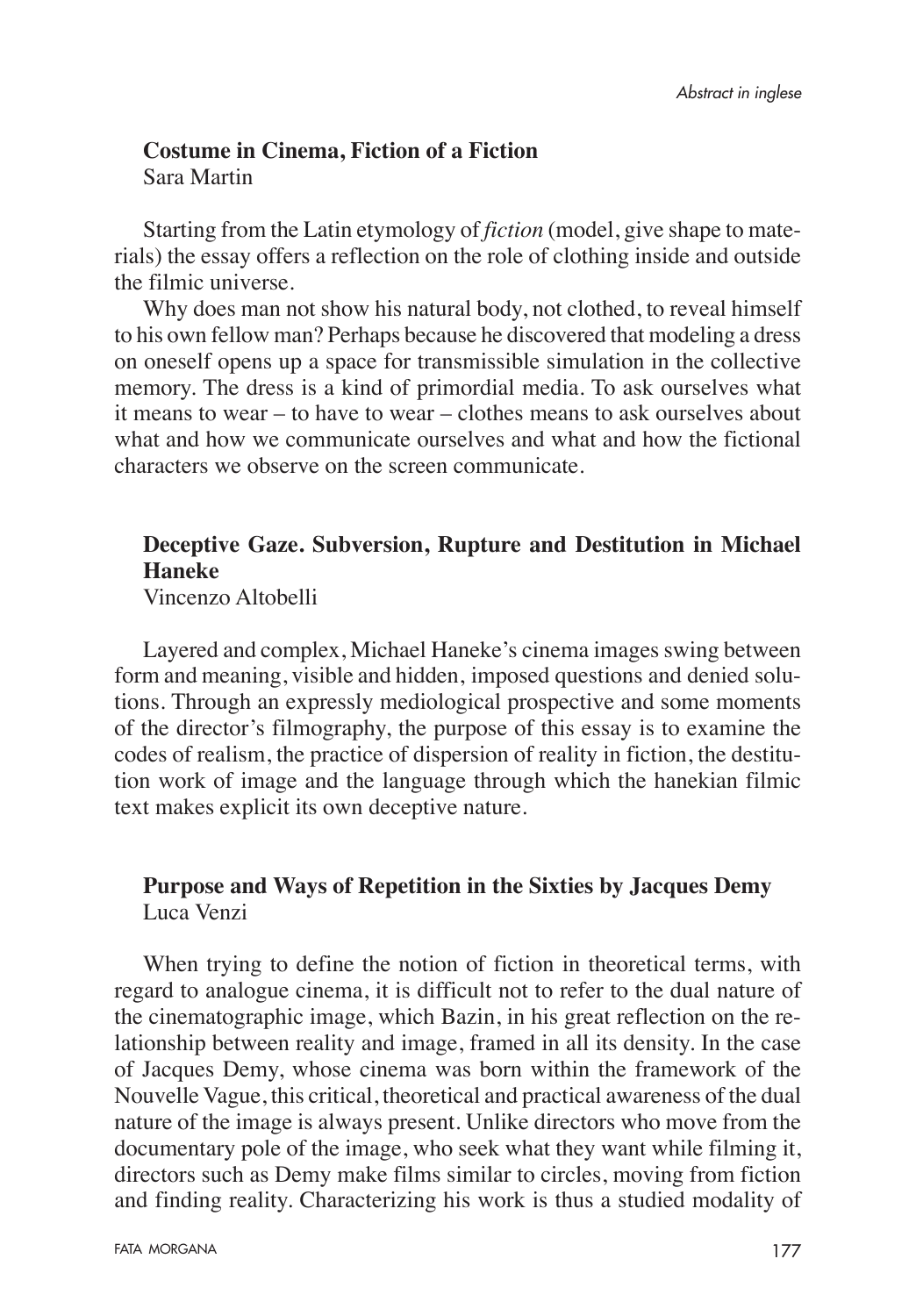repetition that underlines the novelistic identity of the Demyan fiction: not a simple ambition for some kind of total cinema, but one which exists due to its relation with life.

### **The Fictions of Borges that are disseminated** Marcello Walter Bruno

If modern cinema seeks hybridization with modern literature, with Borges' "fictions" (and his unofficial cinematographic derivatives) does it already reach postmodernism? Accepting the Bazinian idea of "impure cinema", in which the film opens to the influences of the cinematographic canon but also of other Western and non-Western canons (literary, pictorial, musical, etc.) through hybridization procedures, one could then conclude that the meaning of a film is its intersemiotic and intertextual web, that is, its structure as fiction. In the same way, it can be said that the video archive of Babel is to cinema what the library of Babel is to literature; and contemporary cinema continues, to use the expression coined by Umberto Eco, to fall for the discreet charm of the "Borgesie".

### **Ingmar Bergman's** *Ansiktet* **(***The Face***): Fiction as Destruction** Fabio Pezzetti Tonion

Ingmar Bergman's cinema has made reflection on the fictional dimension one of its thematic poles, shifting the analytical lens from time to time, now on the process inherent in the cinematographic medium intended as the elaborator of an illusion, now on the tension towards the creation of a "personal" simulacrum. In *Ansiktet* (*The Face*) Bergman thematizes the question of fiction, staging a model of reality in which the antithetical boundaries of the true-false dissolve into each other. Authenticity is not opposed to fiction: the latter is the hermeneutic tool that allows us to affirm the possibility of the authentic, in a painful process of destruction of the individual.

## **Legendary Fictions. About Welles'** *Une histoire immortelle* Bruno Roberti

In *Une histoire immortelle* Mister Clay's will to omnipotence pushes him to dare making what is fictive to happen in the real world: a story of sailors that passes from mouth to mouth, but which never happened. Clay,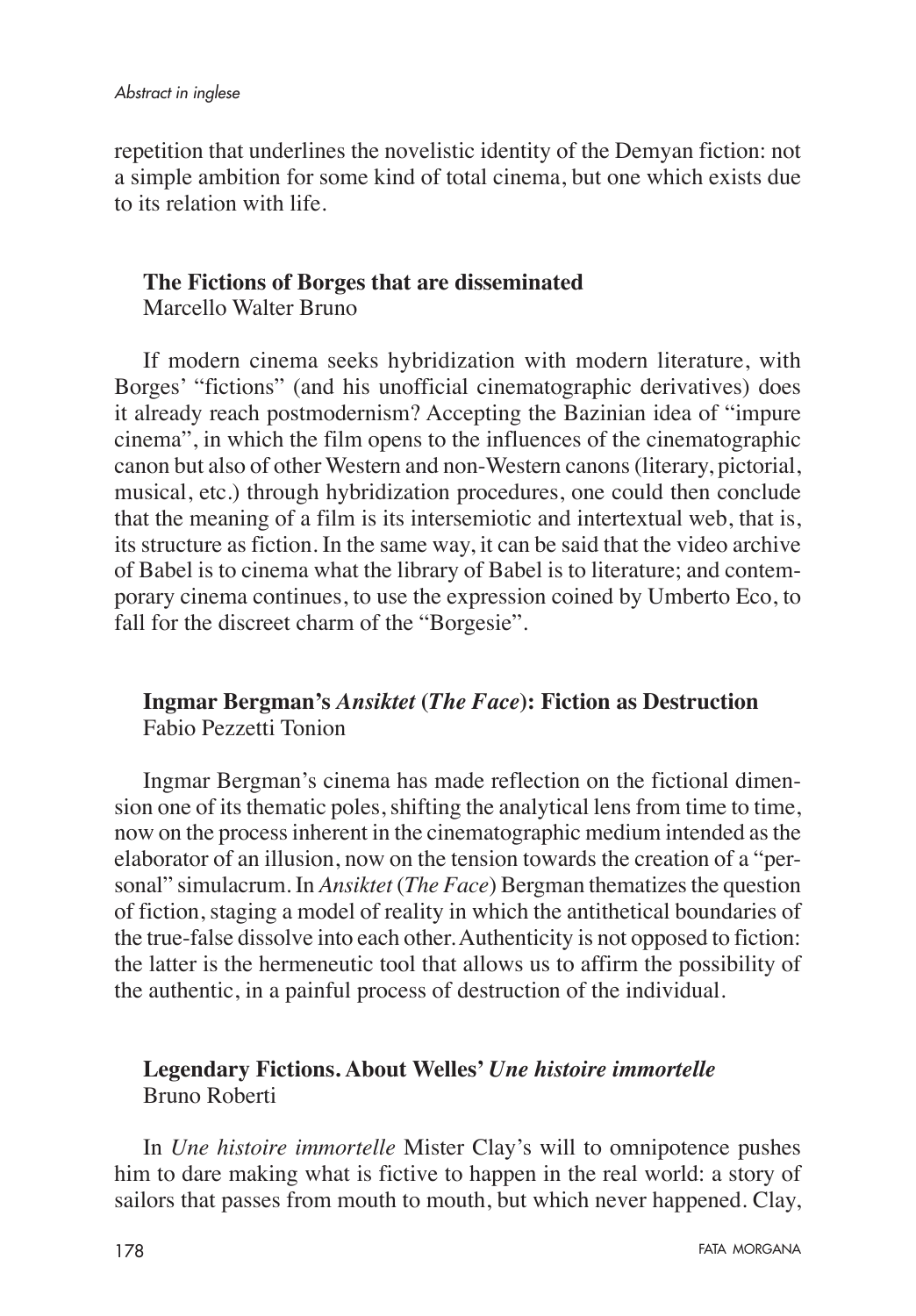like a *metteur en scene*, wants that story to be embodied by real beings. The circulation of the narrative twists around itself, as if fiction is narrating itself. The story proceeds as if everything had already happened and is happening in the same moment in which it is told. Fiction generates the image. It is a continuous and paradoxical relaunch of what is believed to be true and turns out to be false to reaffirm itself again as a single spiral that wraps without end true and false, as in a Borgesian labyrinth in which the two poles, fiction and its repercussion on reality, chase each other without ever catching up.

### **The Transparency of Fiction: Hong Sang-soo's** *Woman on the Beach*  Pietro Renda

Starting from the analysis of Hong Sang-soo's *Woman on the Beach*, the essay is focused on cinema's need to resort to the maximum level of mediation – that of fiction – in order to adhere to a realistic narrative form. Is it possible to bring a story to life on the screen without "killing the event" first in its flagrance and then in its memory? Hence, fiction is the preferable tool through which to apply thought to life. Once the limitations of fiction are acknowledged and accepted the reason emerges: since if on the one hand any possibility of artistically "mirroring" reality is precluded, on the other it is not possible to access some form of knowledge without its intercession.

#### *The Whispering Star***. The Shadow of the Catastrophe** Alessandro Calefati

This paper aims to review Sono Sion's movie *The Whispering Star* (2015), by focusing on the role the shadows play as surviving images. It will examine the topic of the shadow as fiction, starting from the connection to the image of the Plato's Cave (*Plat. Rep. VII*) and using the surviving image of Patroclus' shadow (*Hom. Il. XXIII*) as a counterpoint. The shadows, in this way, could be places in which a traumatic and ambiguous *Real* will show itself.

### **Watching Redeem:** *The Capture*

Massimiliano Pistonesi

This essay analyses the BBC TV series *The Capture* (2019) by Ben Chanan, which has its narrative focus on the concept of surveillance. *The*